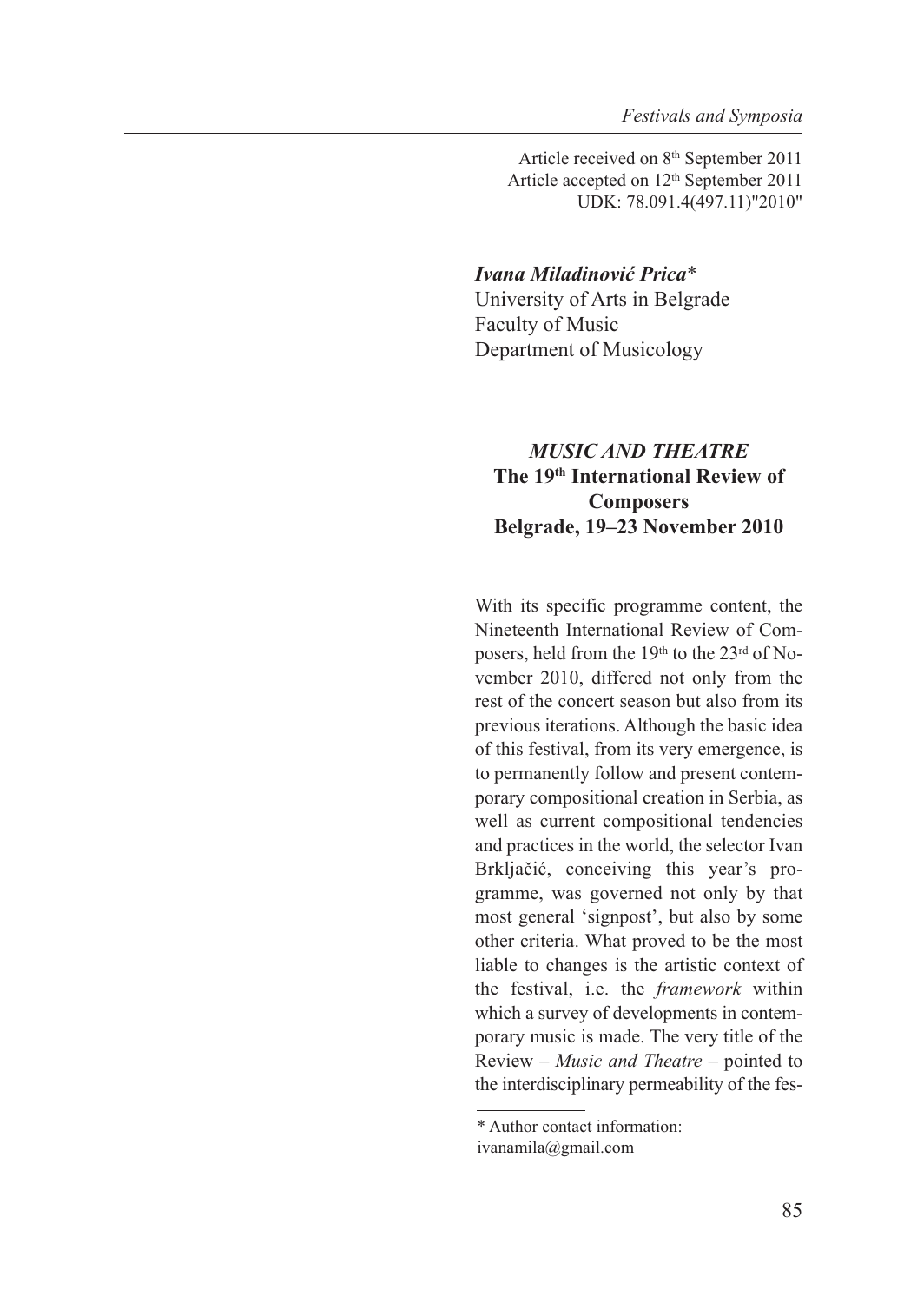tival's boundaries and its openness towards the works which in most diverse ways reassess/problematize the relationship between music and stage, movement, acting, image… By this thematic direction of the festival, the selector aimed to present to the domestic audience some of the most important authors who represented and developed various concepts and models of the *theatralization of music* (such as John Cage, Luciano Berio, Mauricio Kagel and Georges Aperghis) and, above all, to encourage Serbian authors to research and 'think through' the relationships between music and theatre, as well as to map the fields firmly connected to music.

Stepping out of the field of pure music made it natural to leave the concert hall and get onto theatre stages, hence the events most closely related to theatre were held in the Bitef Theatre (*Muzički cirkus Džona Kejdža* [*John Cage's Musical Circus*]) and the Yugoslav Drama Theatre (instrumental theatre performed by the ensemble *Cantus*). At the remaining concerts, held in the vestibule of the National Bank, which ever since 2008 has asserted itself as the Review's 'parent' concert hall, and in the refurbished hall of the Union of Composers of Serbia, where the first concert was held, we could follow various levels of approach to the festival's subject, while the choice of certain pieces raised the issue of whether the selection criterion was justified.

Therefore, as a kind of *screen* which allowed us to follow various forms of music and theatre intersecting and permeating each other, the Nineteenth Review allowed us to gain an insight into the state of contemporary musical creation, particularly of its, we could say, *most sensitive* part – chamber music. Unlike the previous years,

when the appearances of a symphony orchestra and large chamber ensembles were an important part of the programme, the Nineteenth Review was focused 'on the author and on the new work itself, and then also on the soloist whose performance breathes life into the piece', as the selector pointed out in his keynote address. In five days, nine concerts were held, in which works by 48 composers were performed (mostly for small ensembles – duos, trios and quartets), two-thirds (30) of whom were Serbian composers. However, in spite of foreign authors being less represented, the Review lived up to its international character, and that was largely thanks to the participation of foreign performers – yet another appearance by the renowned ensemble *Alternance* from Paris,<sup>1</sup> the guest performance of the ensemble *Cantus* from Zagreb, $<sup>2</sup>$  as well as the performance of the</sup> excellent percussionist Pepe García Rodríguez… Domestic soloists and chamber musicians, such as Nada Kolundžija, Borislav Čičovački, Aleksandar Latković, Neda Hofman, Ivan Marjanović, Stana Krstajić, Dragan Đorđević, Srđan Srete nović, Dejan Božić, Ana Radovanović, Milana Zarić, Vlada Dinić etc., also showed the entire scope of the interpretative possibilities and the ability to penetrate into diverse musical discourses. Apart from these artists, whose performances sometimes required a serious stage engagement, ensembles such as the *LP* Piano Duo, featuring

<sup>&</sup>lt;sup>1</sup> The ensemble took part in the Reviews in 1996 and 1998.

<sup>2</sup> The ensemble for contemporary music *Cantus* first appeared before the Belgrade audience in October 2009, participating in the 41<sup>st</sup> Bemus festival.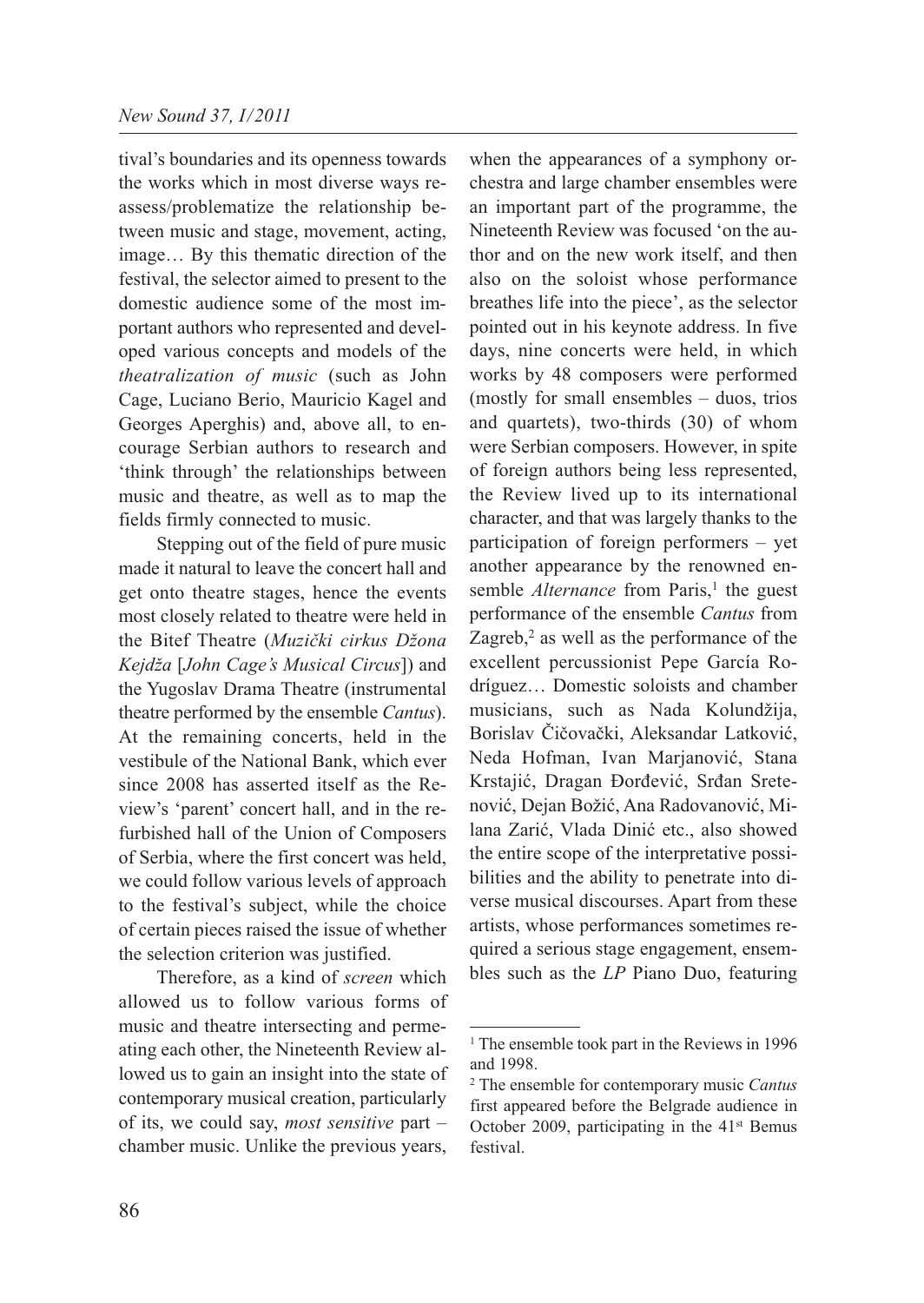Sonja Lončar and Andrija Pavlović, the Belgrade Harp Quartet, and the Ljubica Marić String Orchestra, conducted by Rade Pejčić, confirmed that they are, in a manner of speaking, specialists for interpreting contemporary music.

Given the expansion of the festival's media and genre framework, the audience was confronted with an (in)visible change that occurred in the concert hall. In other words, it was confronted with a concert as a place where the act of listening *does not stand apart* from the entirety of perception, but the musical work is *offered* to all the senses. Therefore, at the opening ceremony itself in the Bitef Theatre, the audience had the opportunity actively, using all the senses, to follow the multimedia project *John Cage's Musical Circus - a House Full of Music*, conceived by the pianist Nada Kolundžija. Encouraging us to *watch with our ears* and to *listen with our eyes*, the artist, collaborating with the stage director Scott Fielding, excitingly realized Cage's crucial poetic concepts of *experiment* and *musical circus*, performing with other artists on the stage (Katarina Jovanović, soprano; Aleksandar Benčić, trombone; members of the ensemble *Prerađivačka industrija muzičkog materijala* [*The Processing Industry of Music Material*]) numerous works by this famous American artist – from the early ones for percussion and prepared piano, to the late ones, where one could hear, for example, the humming of water in shells – while the actor Svetozar Cvetković read excerpts from the composer's papers. During this experimental theatre piece, various events and actions (music, video, dance, speech) were unfolding on the stage simultaneously and independently of one another – among other

things, the electroacoustic pieces *Nothing, You Say* and *Gliding* by Katarina Miljković and *EuroCage* by Miša Savić, inspired by Cage's music, were performed – so it was not always easy to perceive all the segments of this complex non-narrative structure. In fact, by cancelling the central focus (perspective), the project authors *opened* the space for the audience's active participation and multiple experiences, thus reaching the essence of Cage's experimental act.

Unlike the performative structure of activity in Cage's *musical circus*, which promoted chance and anarchy as the principles of artistic activity, and offered to the listeners an opportunity to shape their own acoustic experience, the Croatian ensemble *Cantus*, conducted by Berislav Šipuš and in cooperation with the choreographer Dinko Bogdanović, performed a very meticulously directed instrumental music *play* on the stage of the Yugoslav Drama Theatre. Expanding the scope of their profession, the members of the ensemble, with an outstanding musical interpretation, used their own acting, gestures and stage movement to contribute to an arresting performance of 'classics' of musical modernism – Luciano Berio (*Opus Number Zoo*, a children play for a wind quintet) and Maurizio Kagel (*Kontra-Danse*, ballet for nondancers, and *Match* for three players) – then the works of Croatian authors – Berislav Šipuš (*Ten Hotti* for voice and chamber ensemble) and Silvio Foretić (*Valse macabre* for voice and salon orchestra) – as well as the work *Pesnik u staklenoj kutiji – bajka* [*Poet in a Glass Box – a Fairytale*] by Ivana Stefanović, written at the suggestion of the ensemble. The individualization of this music collective to the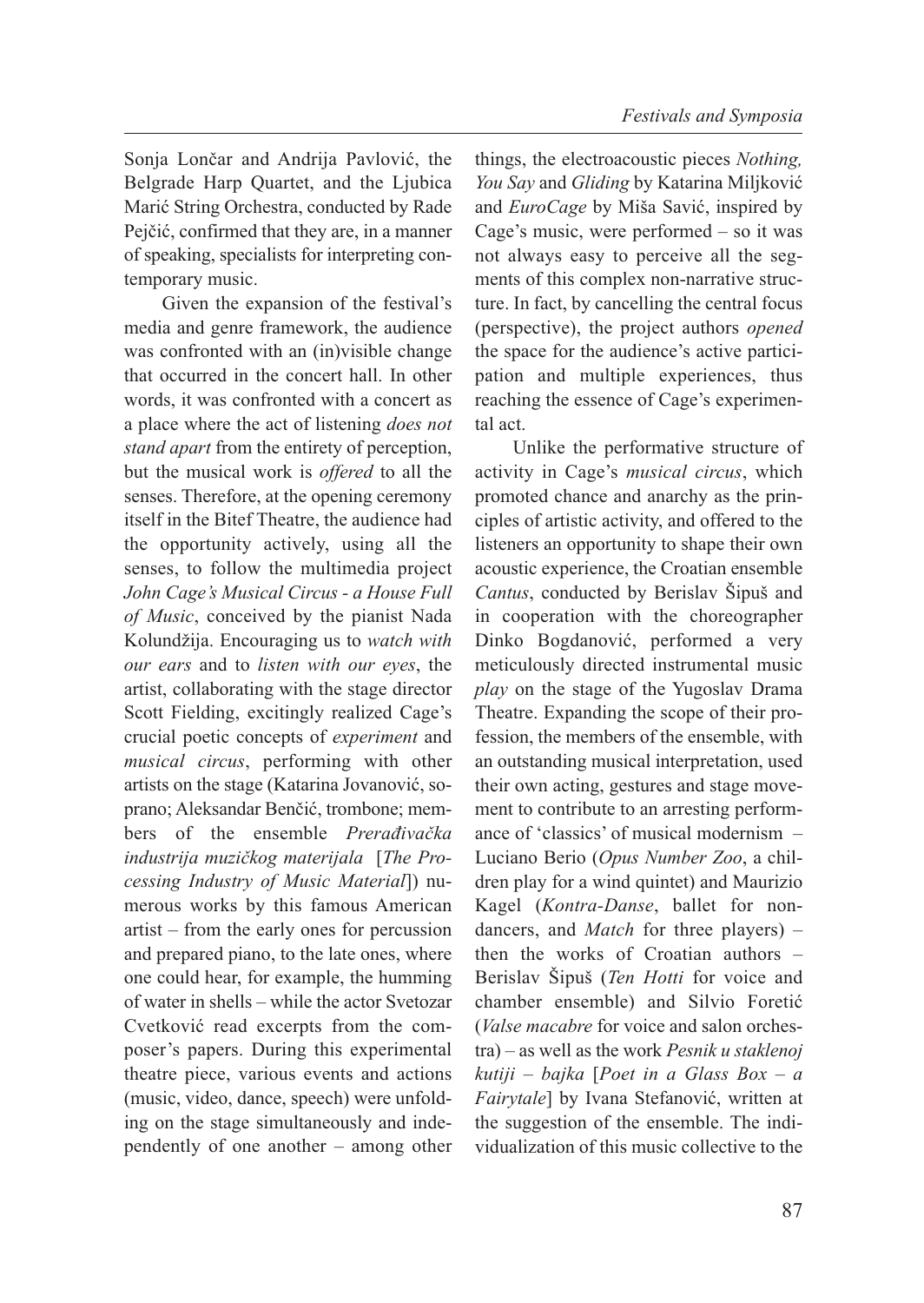soloist level, apparently necessary exactly because *Cantus* nurtures a specific repertoire profile, contributed to the excitement and dynamic of the journey through the works of different poetical orientations.

Within the Review there was a line of *performance art*, thanks to the participation of the duo featuring Sorin Romanescu, electric guitar, and Irinel Anghel, voice and keyboards – representatives of the Romanian experimental music scene – who performed the stage music performance *Vortando – Musical Concert of the Inner World*. By playing with blindfolds inside the interactive visual concept and installation *EGOctopus* (a work by Romanian artist Raluca Ghideanu), these artists realized a richly nuanced 'counterpoint' of stage and musical events, while the dramaturgical dimension of the performance remained the least developed and articulate.

Apart from these three events, which most directly responded to the festival subject, we should particularly highlight the concert *Harfa do harfe* [*A Whole Lot of Harps*], held in the vestibule of the National Bank, since it brought some of the most exciting moments of the Review. Thanks to the exceptional interpretative abilities of the members of the Belgrade Harp Quartet, led by Ljiljana Nestorovska, and then Milana Zarić, a harpist, and Pepe García Rodríguez, a percussionist, the audience had an opportunity to feel the charm of *live* performance, related to the *here* and *now*, and also to perceive the *theatrical* potential immanent to the harp. The specific sound of this instrument, combined with electronics, became prominent in Srđan Hofman's 'acoustic study' *Gledajući u ogledala Aniša Kapura* [*Looking Into the Mirrors of Anish Kapoor*] for two amplified

harps and sound processing software *Logic Pro*, where the author, by the electronic modification of the harp sound, multiple microdelays and sound modulations, realizes the illusion of unbounded, expanding acoustic space, which also happens in the work *shadow study #6* for amplified harp, percussion and electronics by Jasna Veličković, based upon an elaboration of the phenomenon of the instrument vibrating/resonating. Apart from these works, which greatly captivated the audience's attention, we also heard the works *The Crown of Ariadne* for solo harp and percussion by Raymond Murray Schafer and *Compagnie* for cimbalon, harp and percussion by Georges Aperghis, based on the exploration of 'the other', percussive nature of the harp, while the work *Zeleni talasi* [*Green Waves*] for four harps by Milan Mihajlović uses glissando as the primary means of expression.

It should be particularly noted that the young authors, exploring the links between *a concert podium* and *a theatre stage*, opened up interesting perspectives and showed creativity in their compositions. Thus, e.g. the permeation of stage media into music media led to the fusion of the composer and the performer into one person in the works by Ana Gnjatović (*Dialogue, quasi una serenata* for two voices) and Teodora Stepančić (*Aluminium obsession* for voice). While Gnjatović, together with composer Draško Adžić, executed a sort of vocal performance focused on the very act of performing, Teodora Stepančić in her work 'extends' her own body, and the 'extension' takes the shape of a voice prepared by aluminium foil, a glass jar… The possibilities of blending music and stage or choreographic elements are out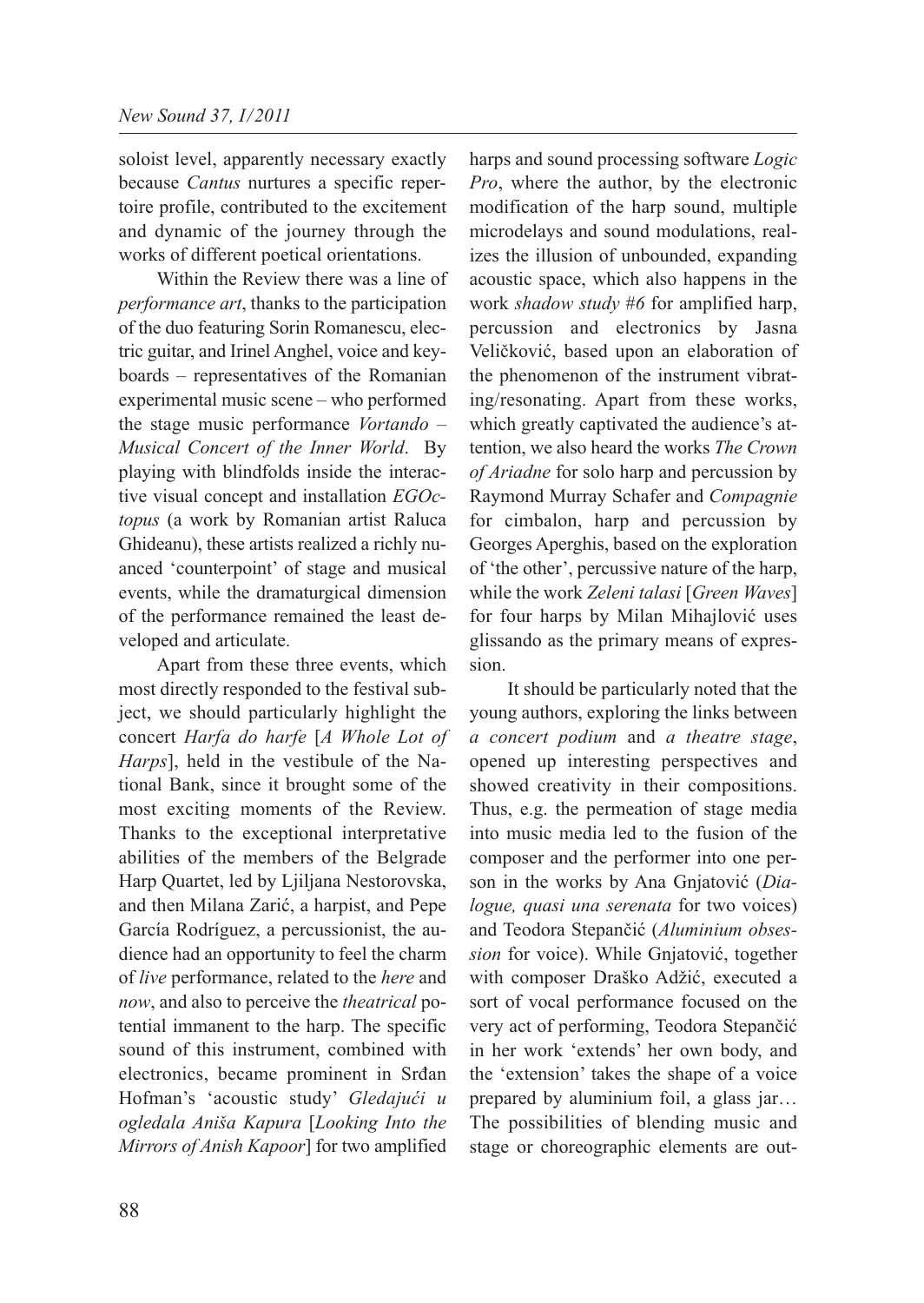lined, but not significantly developed in the work *Varying Moods* for alto saxophone and percussion by Jelena Dabić, where the choreography 'supports' the musical presentation of various psychological states and moods, as well as in the work *Četiri skitnice* [*Four Vagabonds*] for trumpet, horn, trombone and bassoon by Marko Matović, which is based on jazz elements and represents a kind of *genre scene* of music-making by street musicians.

Stage modifications of the concert performance were also realized in Nataša Bogojević's work *Le beau est toujours bizarre* for soprano, baritone, violoncello and piano, thanks most of all to the suggestive execution and acting capabilities of the vocal soloists (Ana Radovanović, soprano, and Vlada Dinić, baritone); then by introducing the spoken text and the narrator in the works by Anica Sabo (*Sanjališče* for narrator, flute, violin and viola) and Jasna Veljanović Ranković (*Varijacije bez teme* [*Variations Without a Theme*]; by making performers act in the 'mini choreo-dramatic suite' *Let's Play* for a five-year old violinist and a flutist by Dragana Jovanović; while the music and dance structure in the work *Kružna melodija* [*Circular Melody*] by Mirjana Živković were articulated as complementary acts; and Branka Popović in her work *In nuce* for viola realized the procedure of music material visualisation by projecting the image of a walnut on an orange coloured stage. Some authors also strived to meet the festival's programme requirements without disrupting the autonomy of the musical work. Thus, for example, in *Veeelika Jelenče* by Ivan Brkljačić, the marimba impersonates a character from instrumental theatre which the composer uses to paint human behaviour (it is a part of the

composer's doctoral project), while Miloš Zatkalik in the work *Naizgled bezazlena igra* [*A Seemingly Innocent Game*] for violoncello, vibraphone and piano, 'reflects' possible interpersonal relations in his treatment of the instrumental parts. Interestingly enough, the Review's commission, *Mala opera* [*Small Opera*] by Milorad Marinković, excellently performed by the ensemble *Alternance*, did not resonate convincingly with the festival subject. Drawn to the virtuosity of French Baroque opera, Marinković re-shaped that genre into an instrumental suite, striving on one hand to preserve the formal characteristics of opera numbers using appropriate compositional procedures, and on the other, to 'inscribe' new meanings into these numbers by using Oriental music.

However, although the Nineteenth International Review of Composers was marked by the aspiration to re-examine various paradigms of the relationship between music and theatre, the selector's and organizers' intention to present the directions of Serbian music development as comprehensively as possible led to certain 'derailments' and departures from the festival's program determinant. Thus, the programme contained works by authors of various generations which did not respond directly to the thematic requirement. Apart from the composition *Niška banja* for four trombones by Aleksandar Vujić, based upon the eponymous folk song, we should certainly mention frisking with an array of quotations in the works by Dejan Despić (*Serenada za gudače, op. 204* [*Serenade for Strings, Op. 204*]) and Predrag Repanić (*Ko laže na Ostrvu mrtvih?* /*po zapisima s jedne imaginarne konferencije*/, monodrama za klarinet in B [*Who is Lying on the Island of*